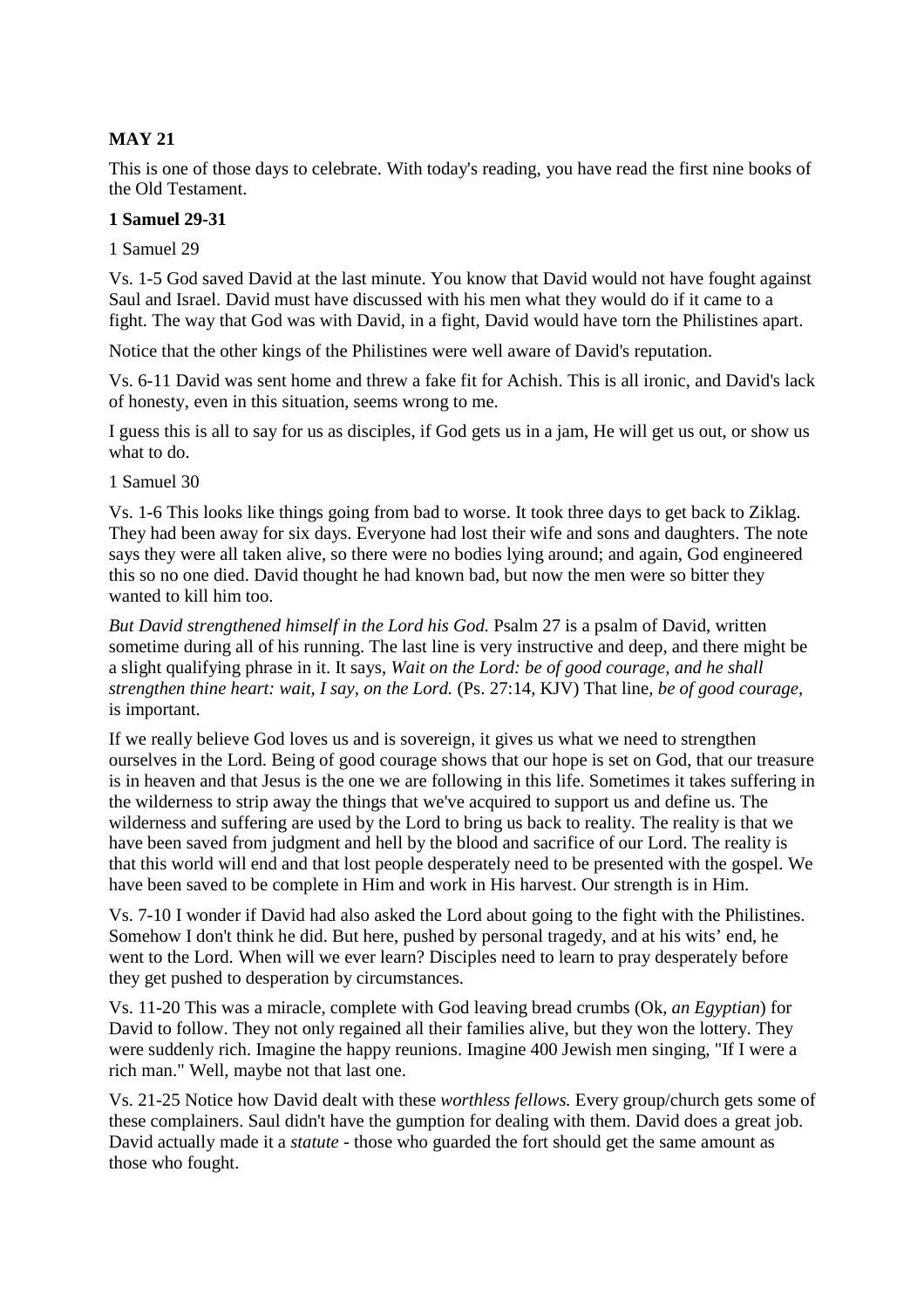Vs. 26-31 David apparently was protecting these Judean towns the same way he had been protecting Nabal's sheep. David had so much, that he sent gifts to these towns. More importantly, David understood that the Lord had blessed them and given them the victory.

With everything that happened here, there was a happy ending. Now, why did God allow this to happen? I think it was to keep David and his men occupied with a personal emergency so they wouldn't be wondering how the battle was going and if they should go rescue Saul. By the time David and his men returned with their families to Ziklag and then rebuilt the city enough to live in it, the fight was over. God had taken care of the situation without David. Having begun the rebuilding of Ziklag, unknown to them, they would soon be leaving.

## 1 Samuel 31

Vs. 1-7 This was a very sad day for Israel. If David had been there, no doubt, the battle would have been won, but the problem would have gone on too. The Lord took care of things.

I would feel bad for Jonathan, but then, what is to feel bad about? After those few minutes of pain, he was welcomed by God (I'll bet he got a bro-hug), given a new body, a place to sit and rest with something nice and cool to drink. Obviously God knew that if Jonathan had lived, there would be problems in establishing David's kingdom. I think Jonathan was OK with how this turned out.

V. 4 Notice that Saul's own *armor bearer* was afraid, even in these circumstances, to put his hand against God's anointed. Note this, because David will soon get news from someone who didn't have this same respect.

V. 5 Take note of what is said here. It clearly says in the text that Saul was dead. Remember that.

Vs. 8-13 The Philistines dishonored the bodies, but the men from Jabesh-gilead slipped in and brought the bodies to be buried. Do you remember what Jabesh-gilead has to do with Saul?

The running was finally over. God protected David and judged Saul and did things His way. David had no guilt for sinning to avenge himself. For ten years David lived the words that Paul/Spirit would write in Romans 12:19-21, *Beloved, never avenge yourselves, but leave it to the wrath of God, for it is written, "Vengeance is mine, I will repay, says the Lord." To the contrary, "if your enemy is hungry, feed him; if he is thirsty, give him something to drink; for by so doing you will heap burning coals on his head." Do not be overcome by evil, but overcome evil with good.* 

With God's help, David was able to do this. These words, however, are for us, Christ's disciples, as we follow Him in the harvest, reaching out to the sinning, and making disciples, who make disciples. As we work in the harvest we get battered and have lots to forgive, but the love of our Lord refreshes our hearts and we rest in Him, knowing He is in control.

# **John 11:54-12:19**

John 11:54-57

After Jesus raised/recreated Lazarus, He and His disciples went about 15 miles north of Bethany and Jerusalem to stay away from the Jewish leaders. Being on the edge of the wilderness, it would have been easy for them to escape, if need be.

Since the Passover was a major event, people got there early and began looking for Jesus. He usually taught on the temple grounds.

John 12:1-19

This is the week that Jesus will die.